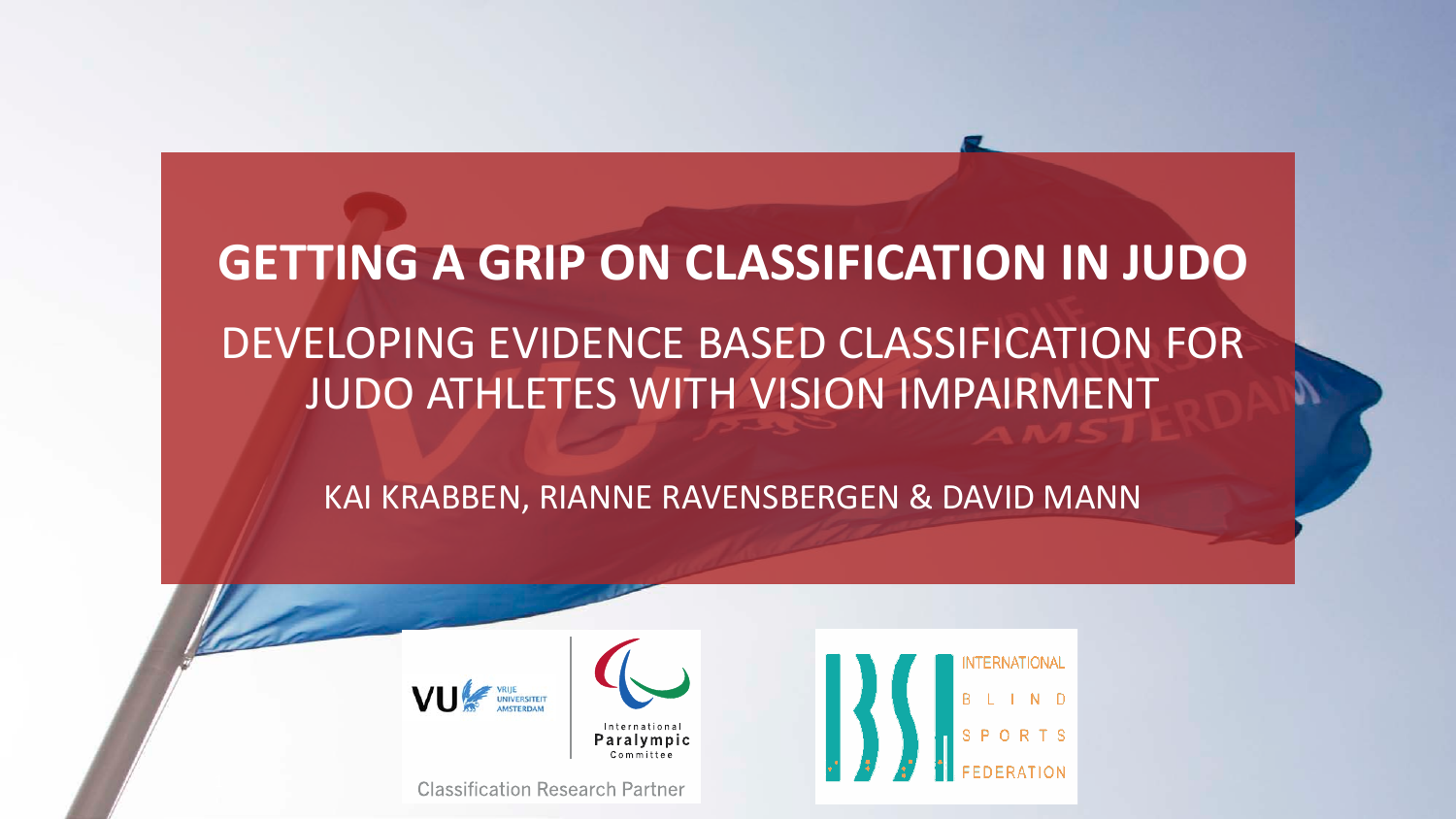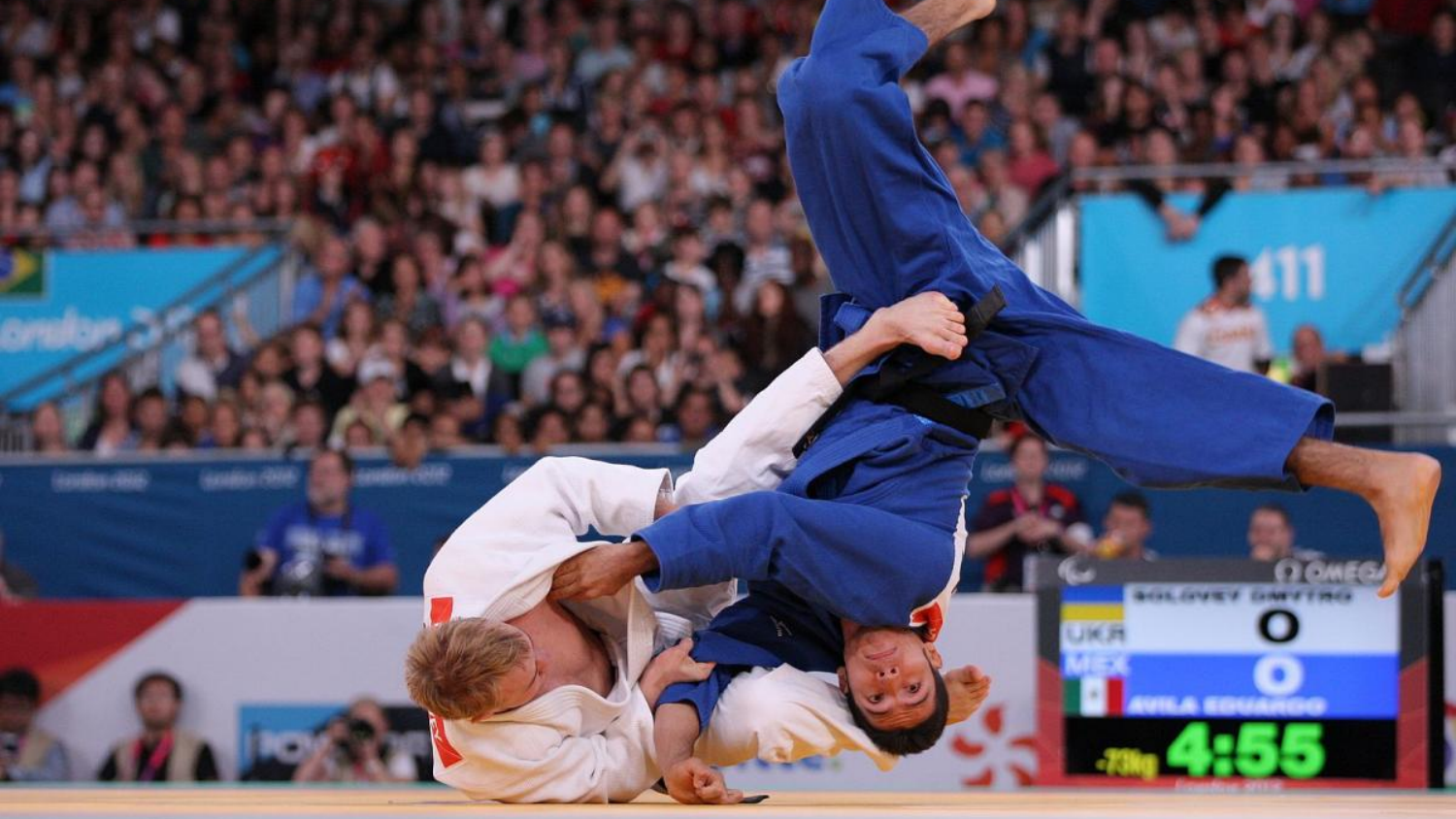### CTARTING DI SIANTINU FUS STARTING POSITION

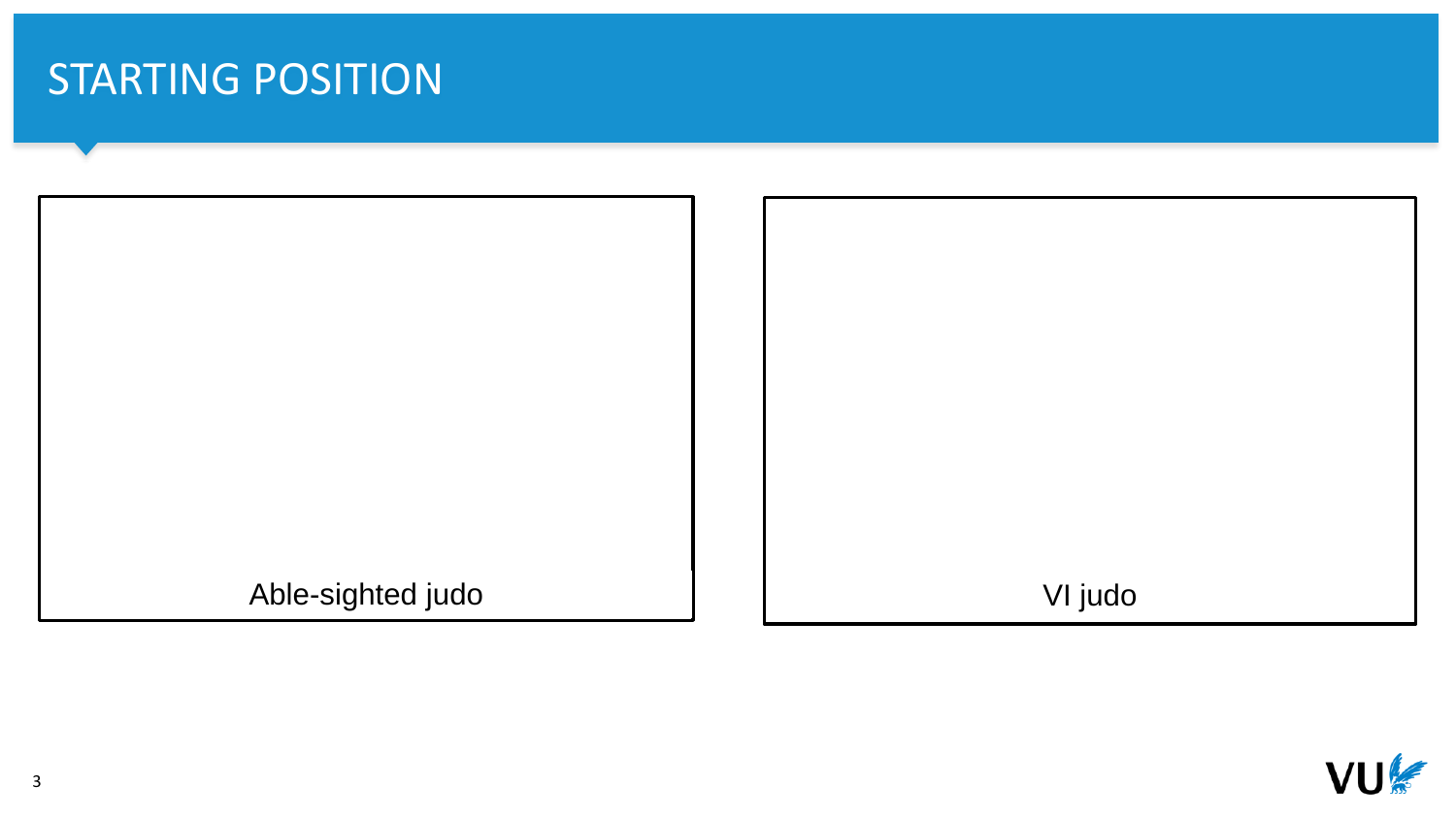### CLIDDENT CL CUMNENT CLAS CURRENT CLASSIFICATION IN VI SPORTS









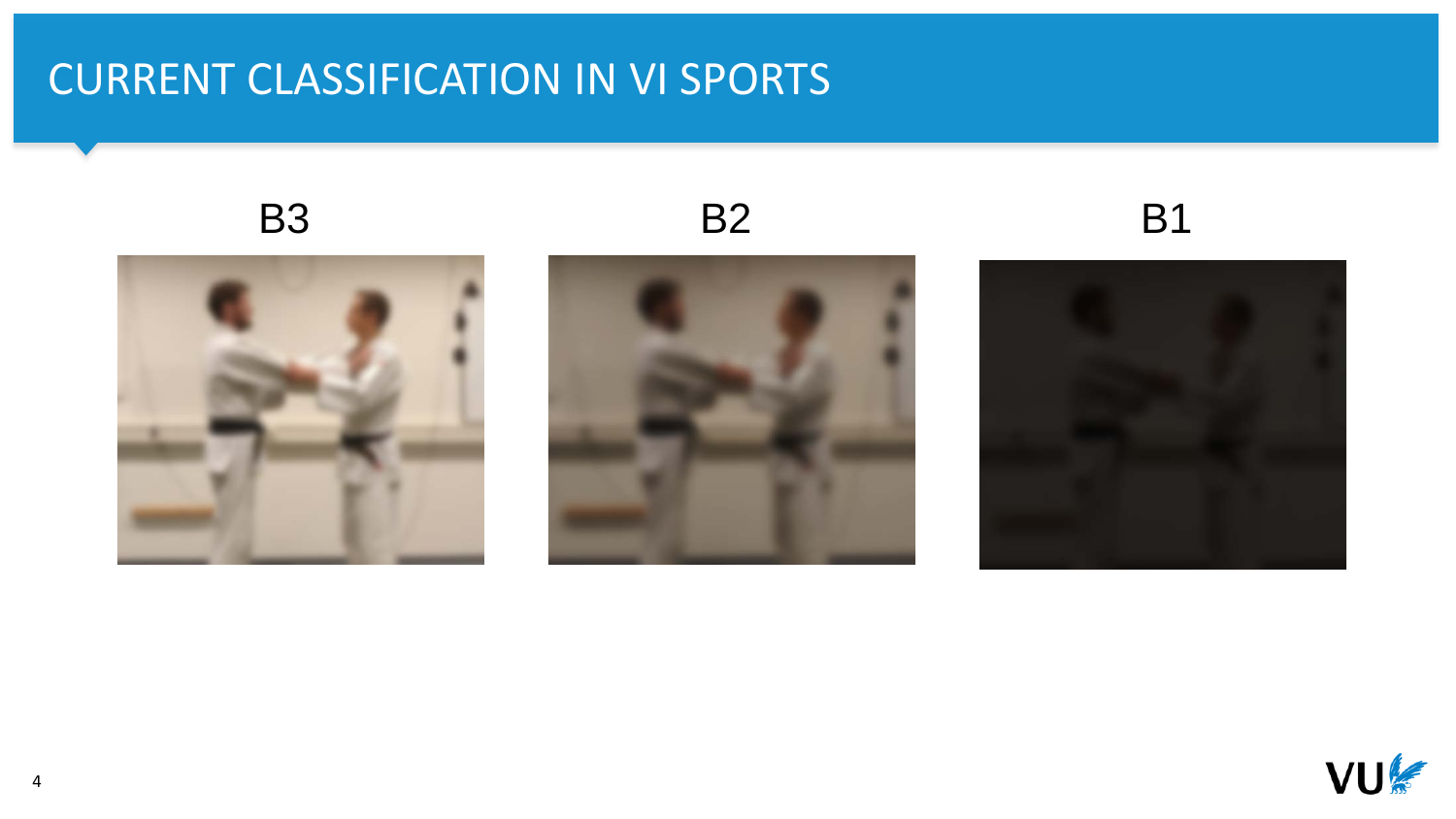### CLIDDENT CL CUMNENT CLAS CURRENT CLASSIFICATION IN VI JUDO





## $B3 + B2 + B1$  combined



## Effectively, VI judo has only one sports class

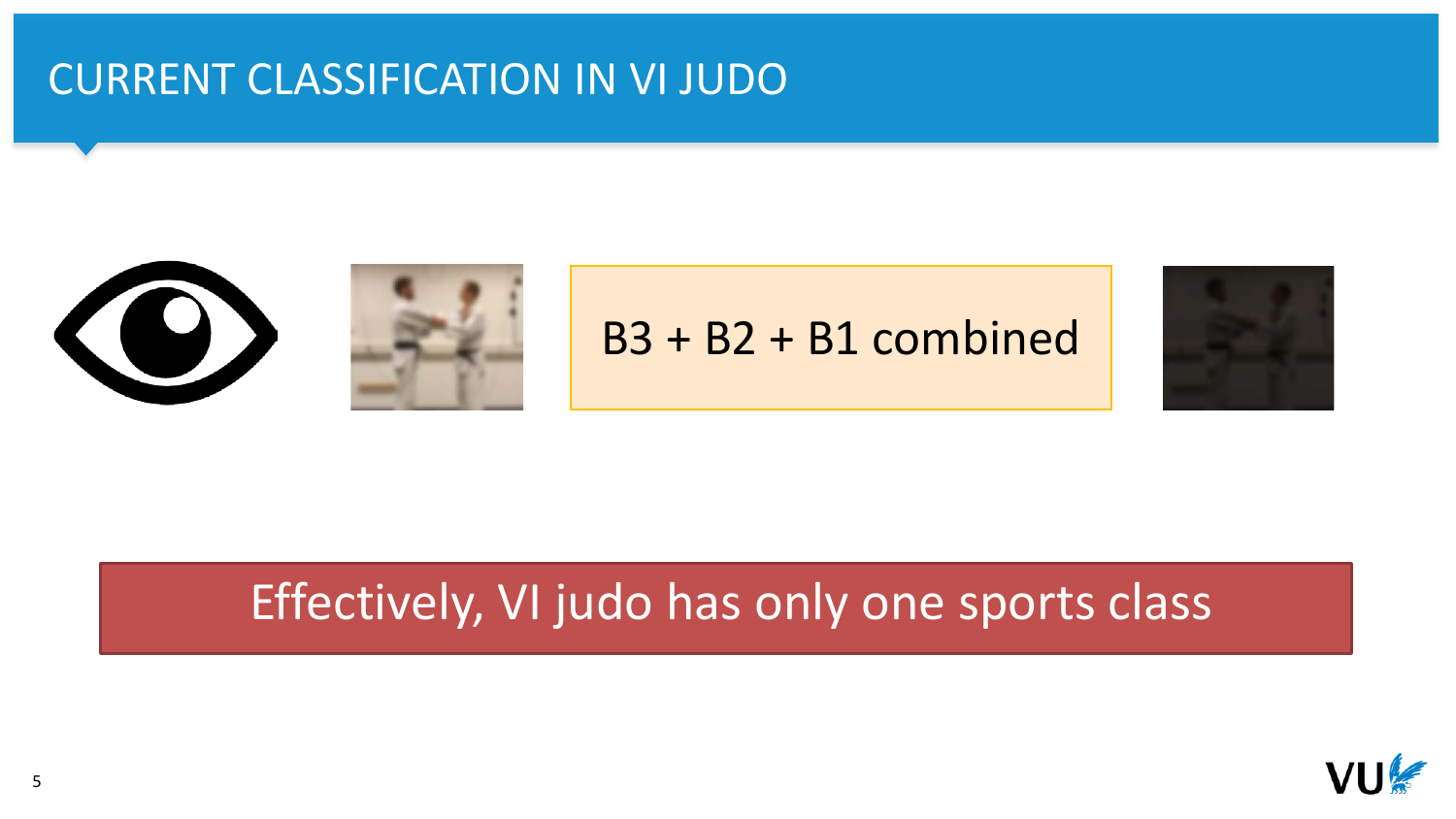### IS THE CLIDE IS THE COMMEN IS THE CURRENT SYSTEM LEGITIMATE?

#### Odds ratio (likelihood of winning a medal)



Krabben, Van der Kamp & Mann (2019)



Mashkovskiy, Magomedova & Achkasov (2018)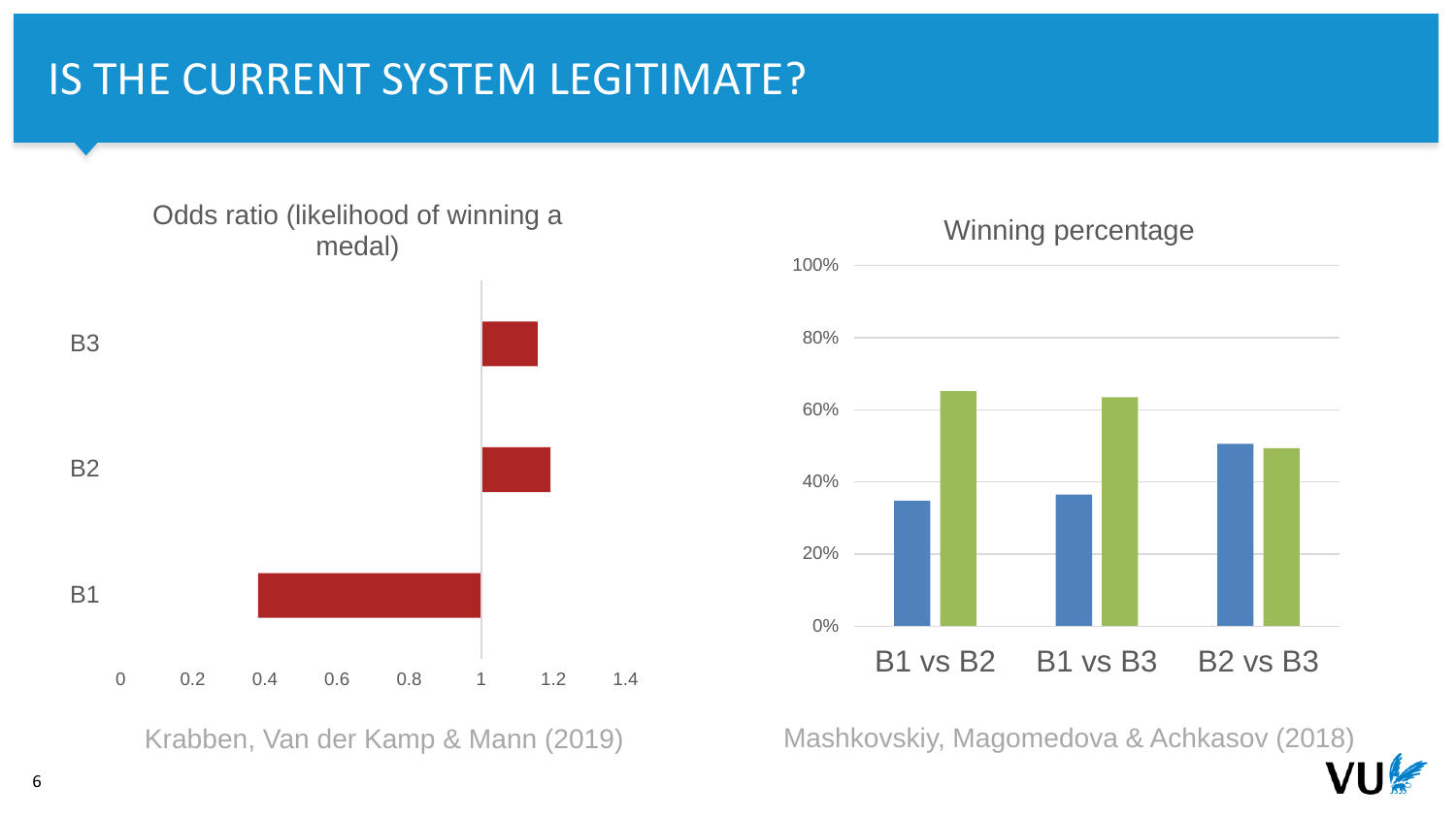### RACKCROLIN DACKUNUUIND BACKGROUND SUMMARY

- In the current system functionally blind athletes are less successful than their partially sighted opponents
- Need to develop new, evidence-based classification criteria for VI judo
- Evidence-based classification needs to be based on research examining the relationship between direct measures of impairment and sport performance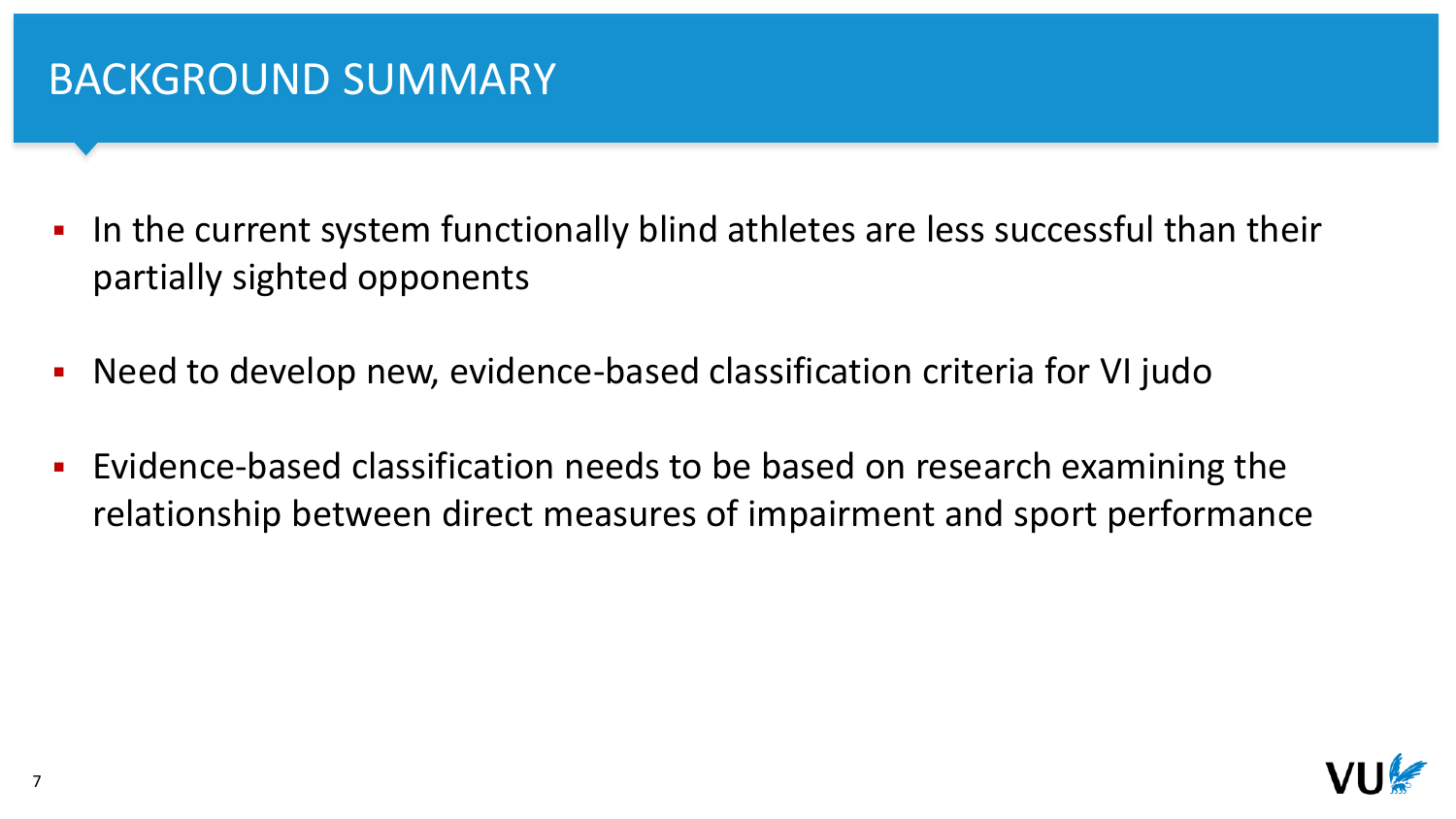

### Aim: establish relationship between impairment and performance in VI judo









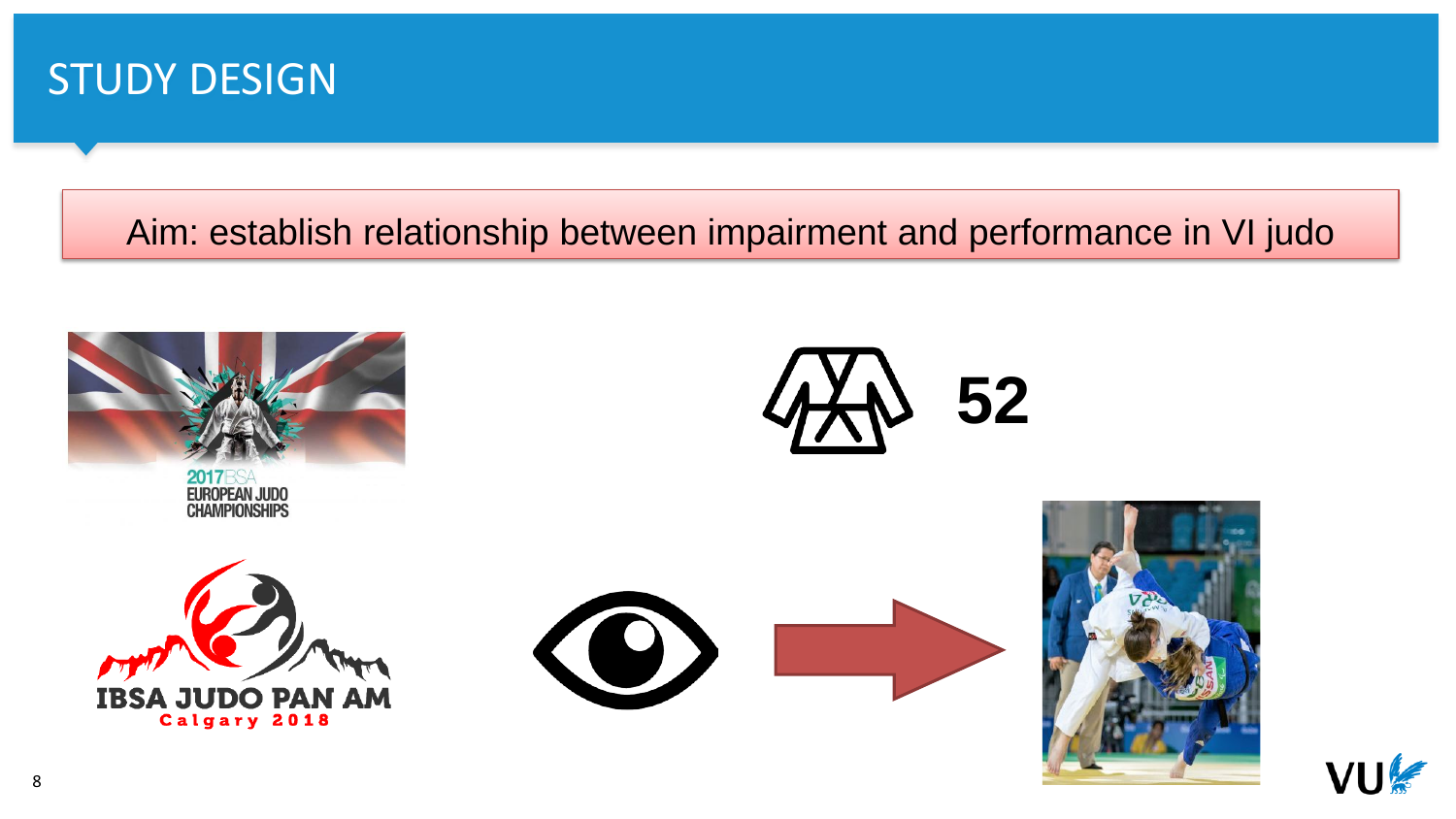#### Sensitivity Depth perception to light

**Visual** acuity

E

ion

Eye<br>movements

Visual

stability

Visual

search



*Currently used*

*in classification*

Visual field

**Which visual functions best predict** judo performance?

**• Vision test battery developed to test** all visual functions of interest

**TERRIT SERVICE SERVICE SERVICE S** VIJUAL I UNUT VISUAL FUNCTION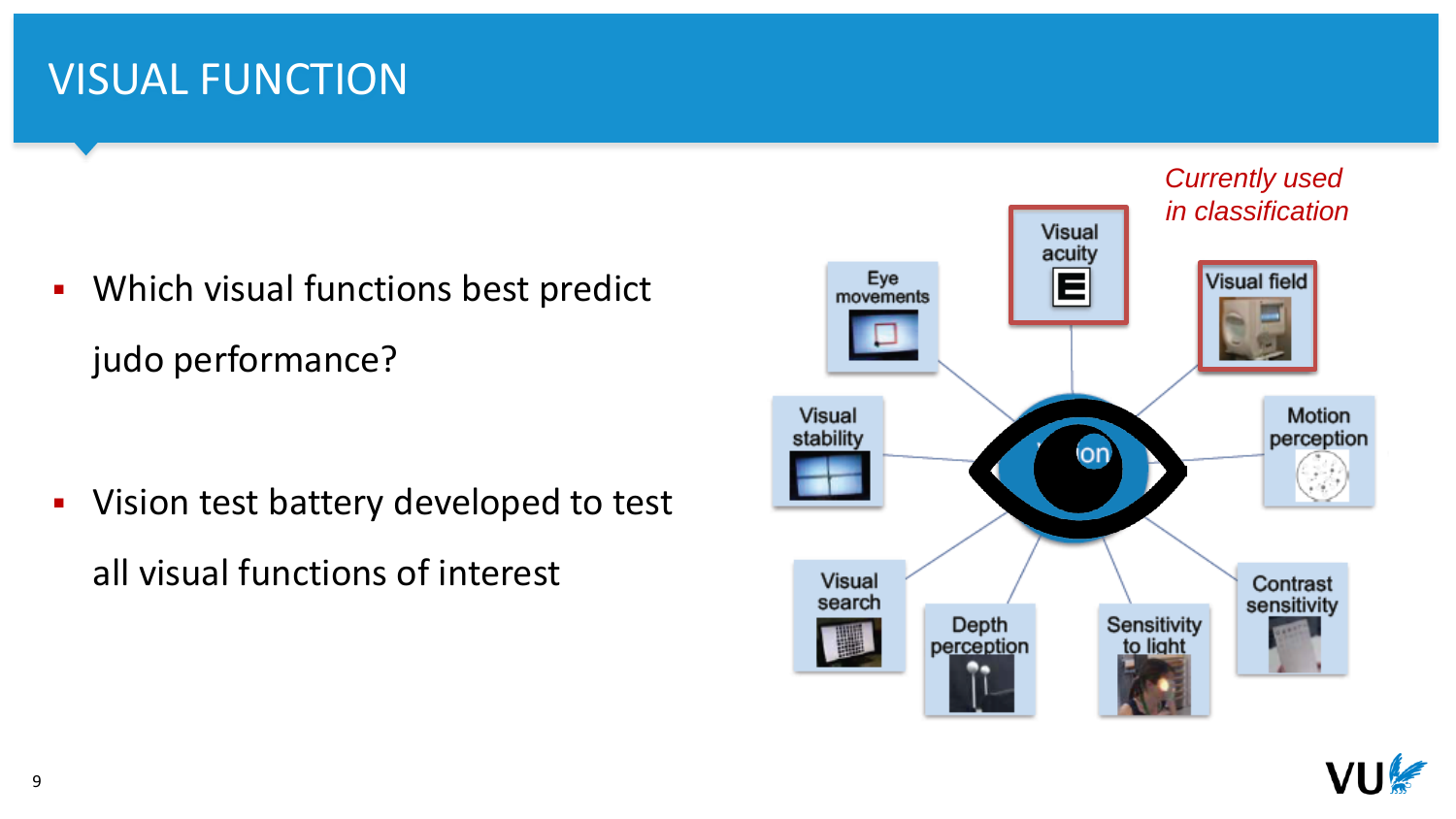### DEREORNAN FENI UNIVIANU PERFORMANCE

- Performance data gathered from all major competitions two years prior – two years after time of vision testing
- Outcome measures:
	- > **Win ratio: nr of wins / total nr of fights**
	- > Score ratio: nr of scores / nr of matches
	- > Match time: average match time in winning / losing matches
	- > Technical variation: number of different scoring techniques

**Rafael Kons - Poster session 16:00 – 18:00** 

**#071 Time-motion analysis in male judo athletes with vision impairment: analysis of the Rio 2016 Paralympic Games** 

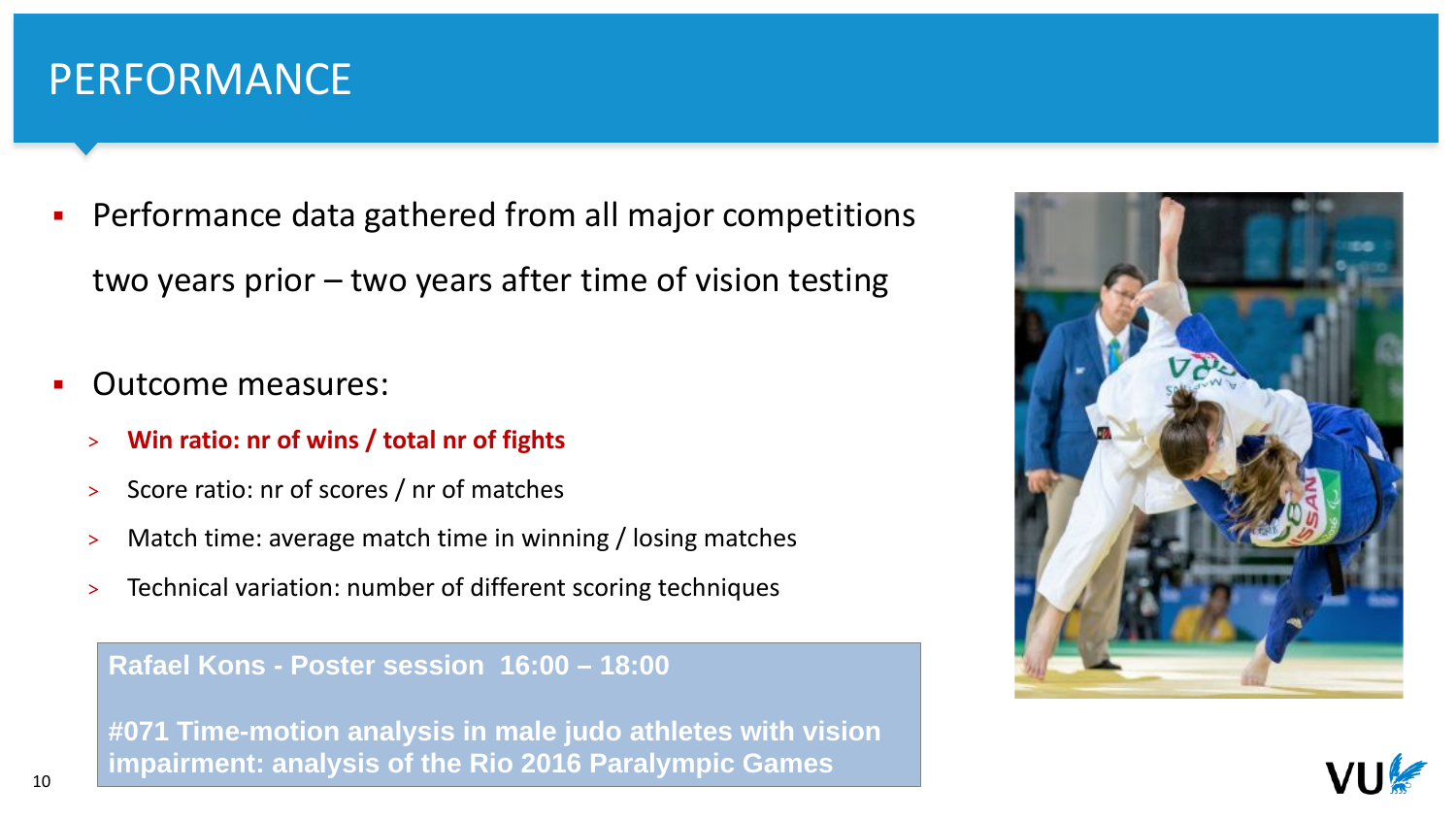### DECITITS · DA NLJULIJ, FANT RESULTS: PARTIALLY SIGHTED VS. FUNCTIONALLY BLIND

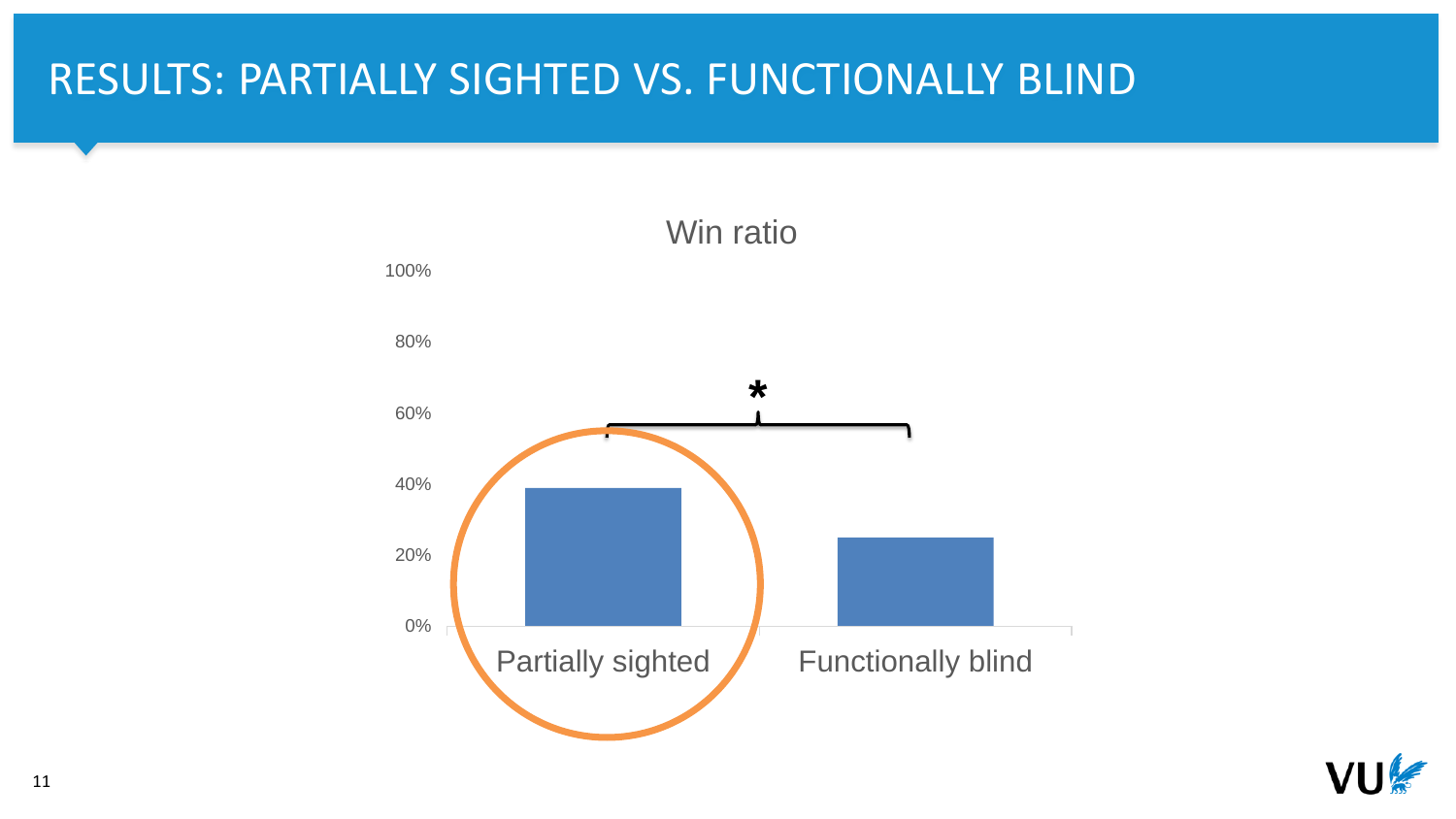### **TERRIT SERVICE SERVICE SERVICE S** VIJUAL I UNUT VISUAL FUNCTION VS WIN RATIO IN PARTIALLY SIGHTED ATHLETES



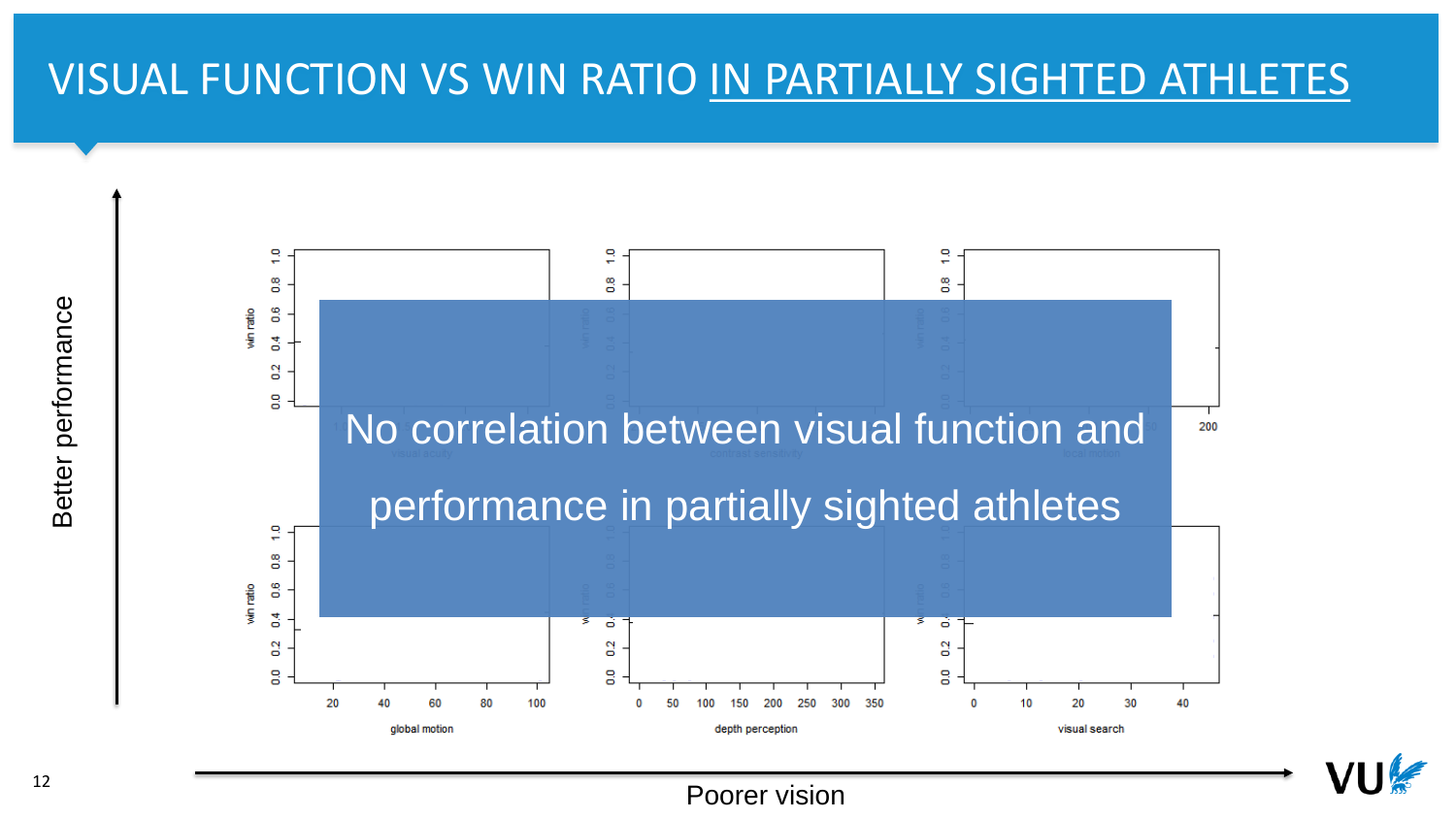

 Results confirm that functionally blind athletes perform worse than partially sighted athletes

• No impact of impairment on performance for partially sighted athletes

 $\rightarrow$  Recommendation for a two-class system in VI judo

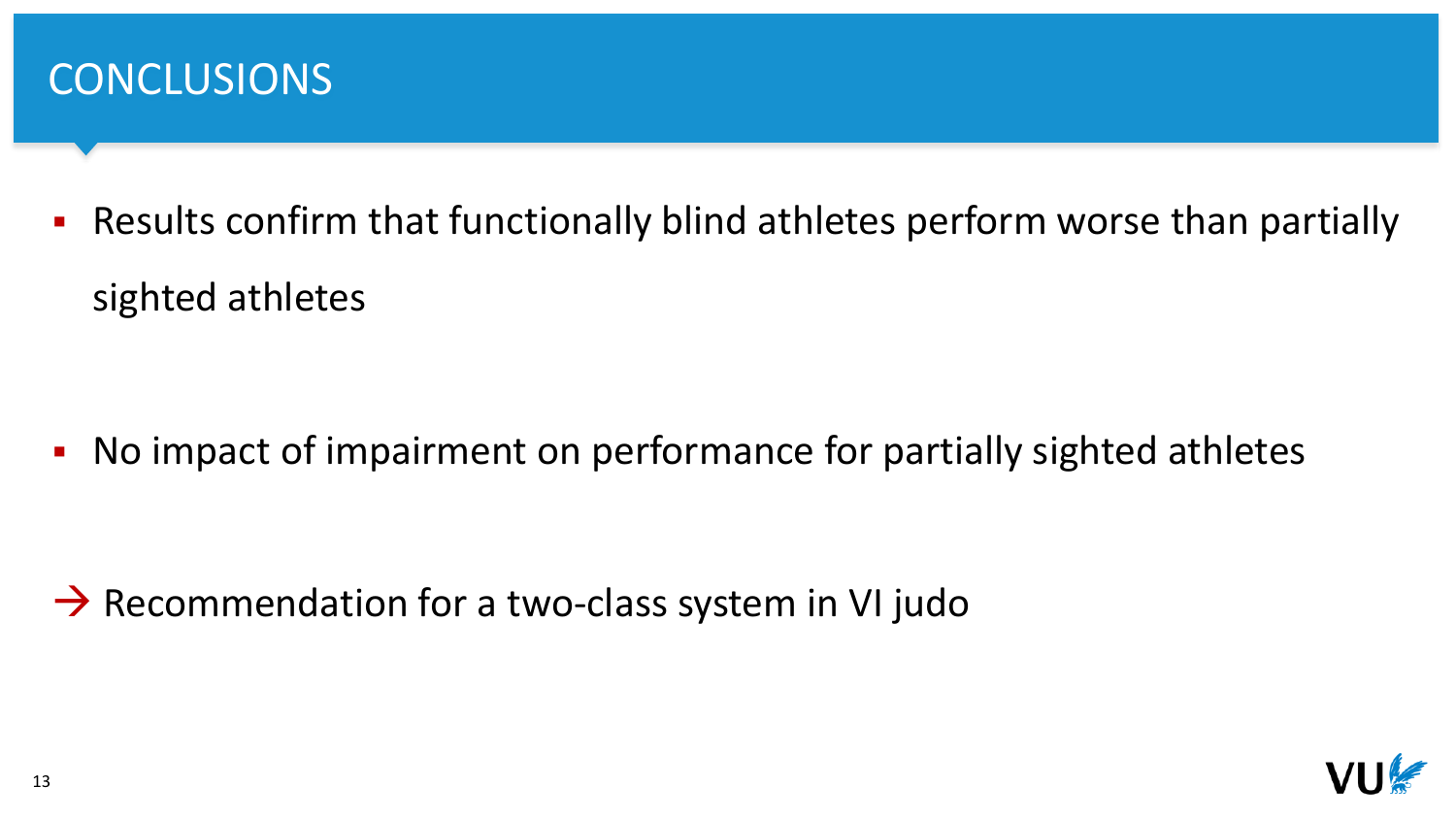### ADDITIONAL ADDITIONAL V ADDITIONAL WORK (ONGOING)

Exploration of additional measures of performance (Kons et al., 2019)

Determine optimal cut-off point between "blind" and "partially sighted"

**Ninimum impairment criteria > simulation studies** 

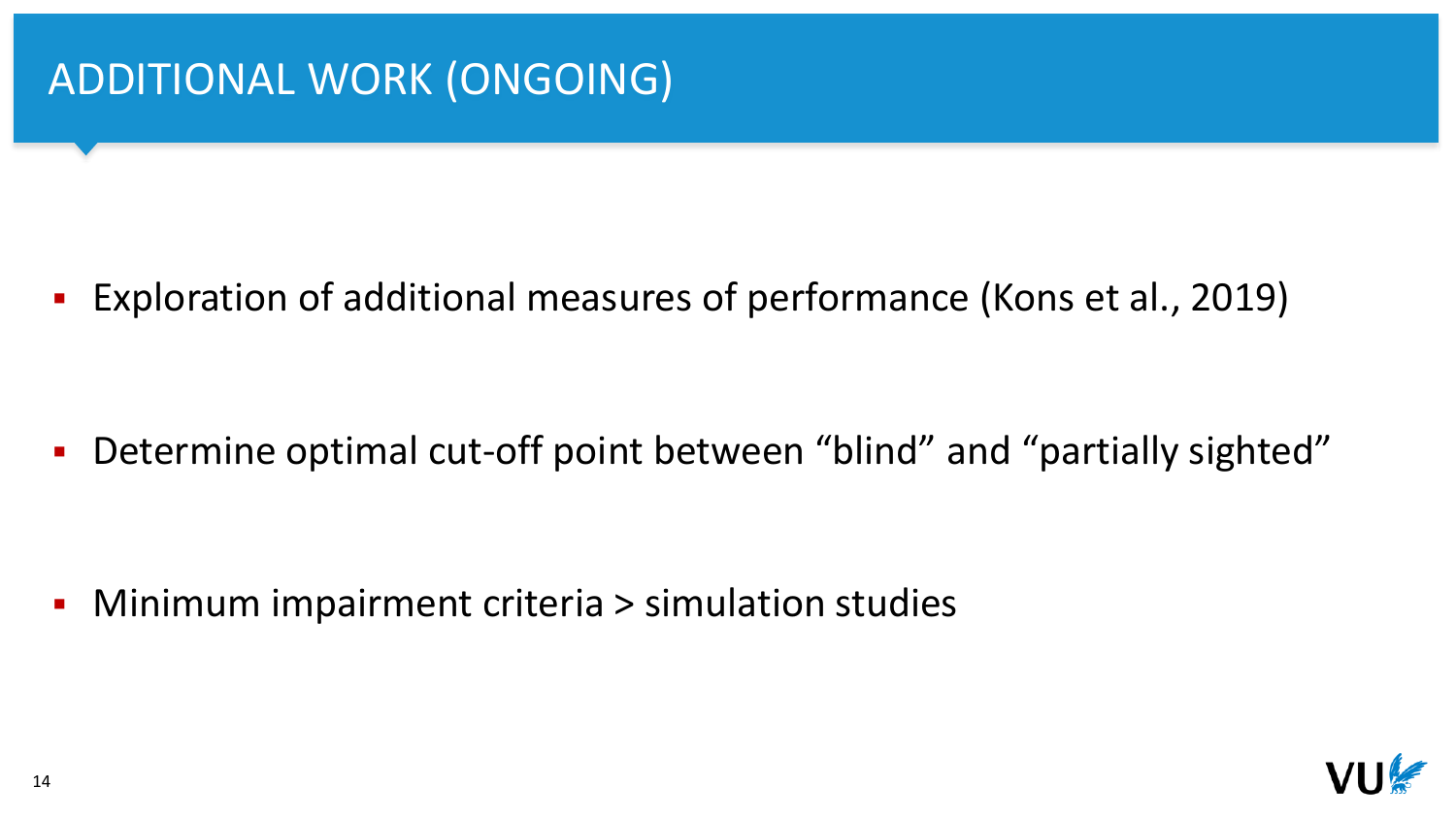### ADDITIONAL ADDITIONAL V ADDITIONAL WORK (ONGOING)